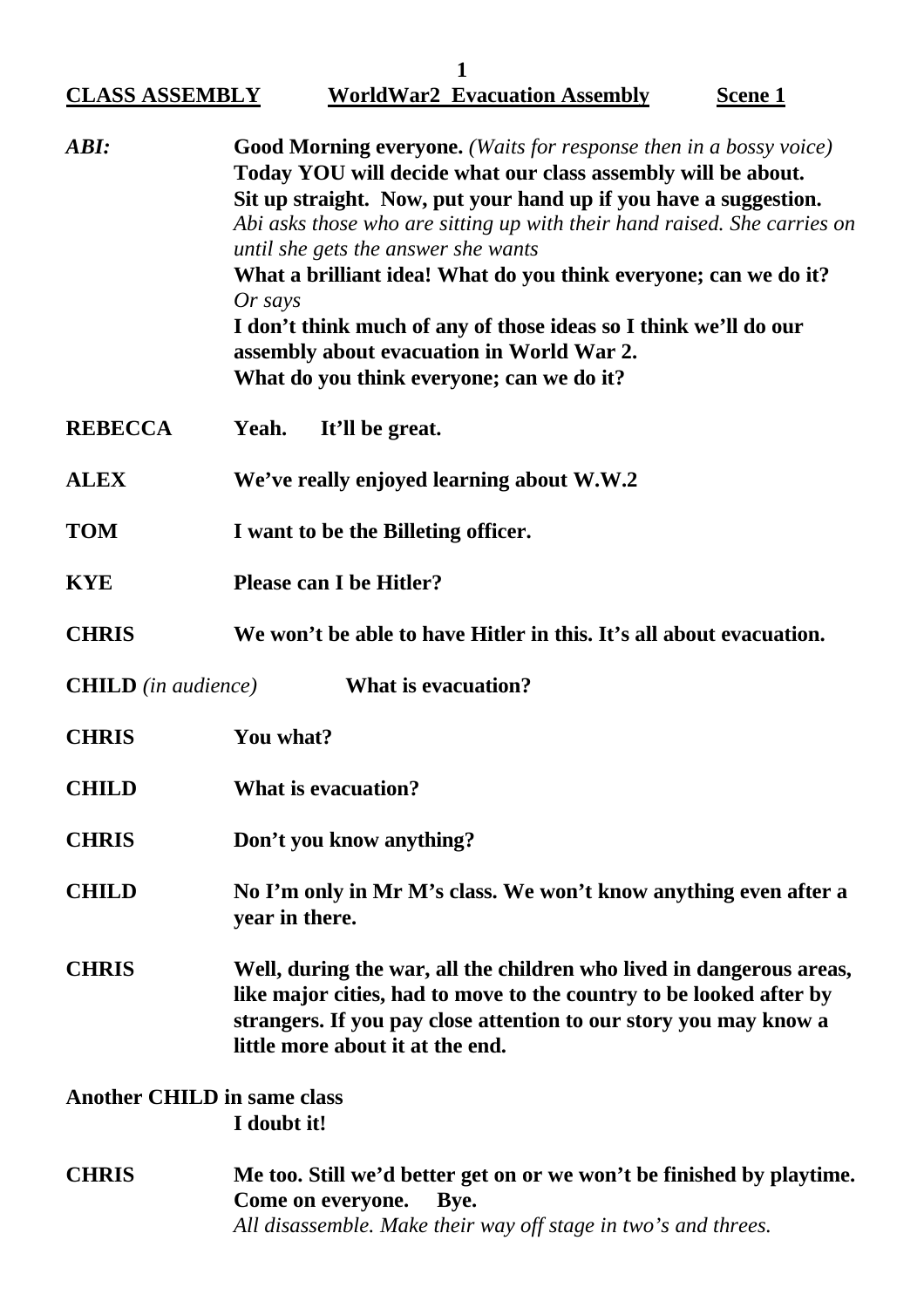## **SCENE TWO**

*Scene opens with broadcast about Germany invading Poland*

*Chris is sitting on a stage block at the front reading the script he has a pencil and appears to be making notes. Daniel comes on stage and they start talking quietly obviously discussing the script. Alex then walks on.*

# *ALEX:* **What are you two up to?**

**DANIEL: We're waiting for the first scene people to turn up. I think they are taking so long to get dressed up that we won't have time to start before playtime.**

*A group of children arrive all dressed up in their costumes.*

- **CHRIS***:* **At last! Hurry up you lot. LEAH** *(who is mother):* **We're coming, keep your hair on. It took ages to tie up this pinny!**
- **CHRIS: Right, first scene people take your places and we'll get started.**

*Children seat themselves on stage and pretend to be busy doing things: cooking, reading the paper, knitting, and doing homework.*

| <b>CHRIS:</b>    | And Action!                                                                            |
|------------------|----------------------------------------------------------------------------------------|
| MOTHER:          | Get on with your homework Kieran or you'll be in trouble with<br>your teacher.         |
| KIERAN:          | I don't care and anyway if I'm evacuated she won't know I haven't<br>done it will she? |
| <i>REBEKAH</i> : | What's `he vaccinated` Dad?                                                            |

*DAD:* **EVACUATED, our Rebekah the word's evacuated. It means that the children who are old enough will all go and live in the countryside with some kind families who will look after them. They'll be safer there if war is declared.**

| <i><b>REBEKAH:</b></i> | What does war mean Mum?                                                                                |
|------------------------|--------------------------------------------------------------------------------------------------------|
| <i>MOTHER:</i>         | Oh nothing you need worry your little head about sweetheart.<br>You'll know soon enough if it arrives. |
| DAD:                   | You're wrong there you know our Kieran.                                                                |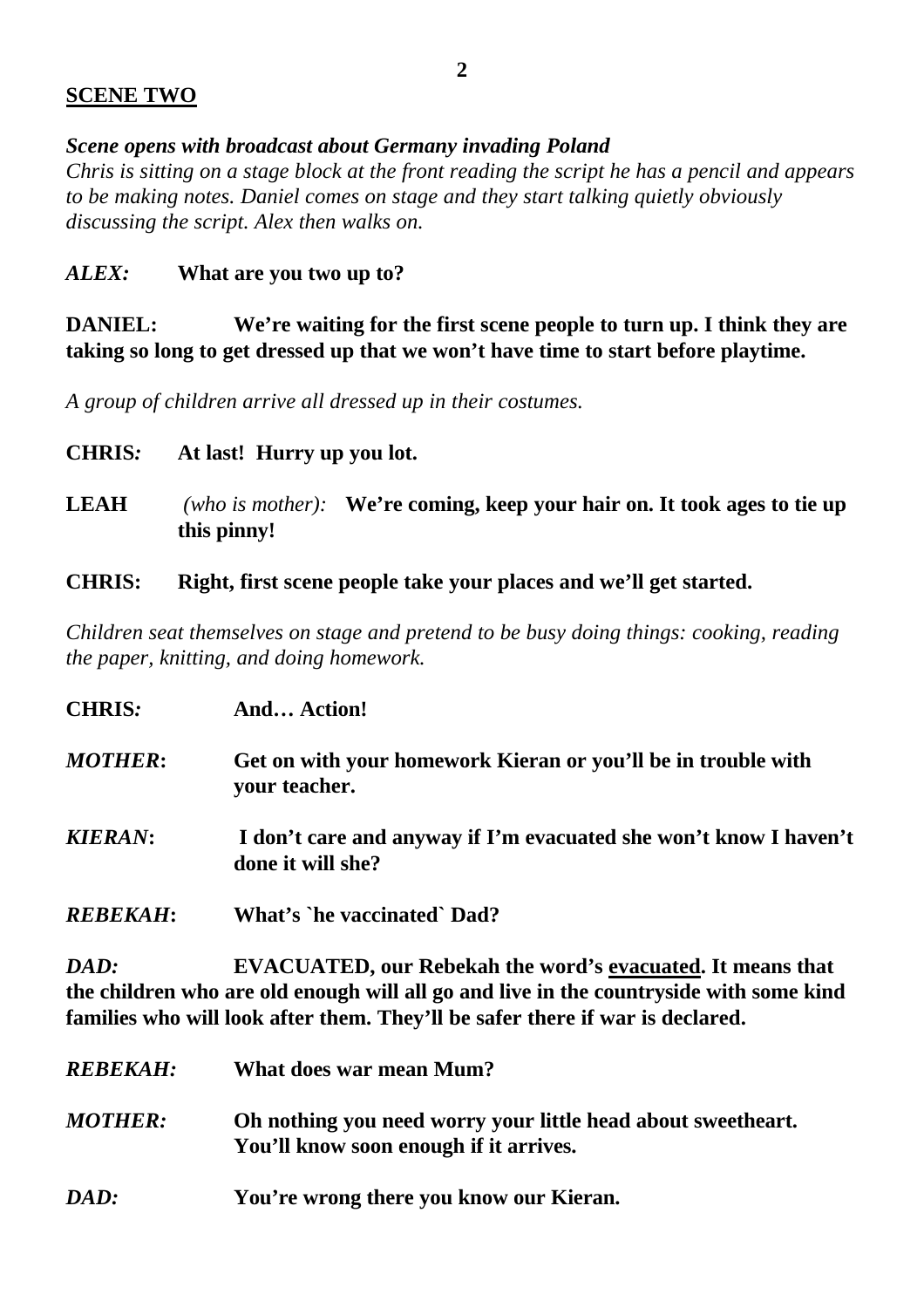| <b>KIERAN:</b> | What are you talking about? I wasn't saying nowt!                                                                                                                                  |
|----------------|------------------------------------------------------------------------------------------------------------------------------------------------------------------------------------|
| DAD:           | Less of yer cheek young man. I meant that yer wrong about yer<br>teacher not knowing about yer `omework.                                                                           |
| <b>KIERAN:</b> | How d'yer make that out then Dad?                                                                                                                                                  |
| DAD:           | Well yer teacher goes with yer lad. Hadn't yer heard?                                                                                                                              |
| <b>KIERAN:</b> | Yer kiddin' me Dad. PLEASE say that yer kiddin' me?                                                                                                                                |
| <b>MOTHER:</b> | Sorry lad but yer Dads right. I know its terrible news but Miss<br>Trust will be coming along and she'll be teaching you at the new<br>school that your'e going to in the country. |
| <b>KIERAN:</b> | Oh no that's the worst news I've had all year.                                                                                                                                     |
| DAD:           | There's much worse news to come. Germany invaded Poland on<br>Friday. There may be a war. Mr Chamberlain is on the wireless<br>soon.                                               |
| <b>KIERAN:</b> | Can I turn the wireless on Dad?                                                                                                                                                    |
| DAD:           | Go on then lad, but just you be careful because that wireless set is<br>the latest thing. It cost me £8, which, as you well know, is nearly<br>three weeks wages.                  |
| <b>KIERAN:</b> | All right, all right, stop fussing this modern stuff is dead easy to<br>understand. Right there you are it's on. I'll just turn up the volume.                                     |

*All goes quiet and they all sit around the wireless with serious expressions whilst they listen to Neville Chamberlain's declaration of war.*

**CHRIS***:* **Well done every body that's great so far. Remember to look as if you're busy Mother. Your'e still acting even if you're not speaking! O.K. Lets carry on. ACTION!**

**MUM: There's no time to waste come on everyone let's get the air raid precautions finished. Kieran, you get the windows taped and Dad can get some fire buckets ready whilst I finish putting up these blackout curtains.**

*KIERAN***: What are all these things for Dad? Is Mum cracking up with the strain?**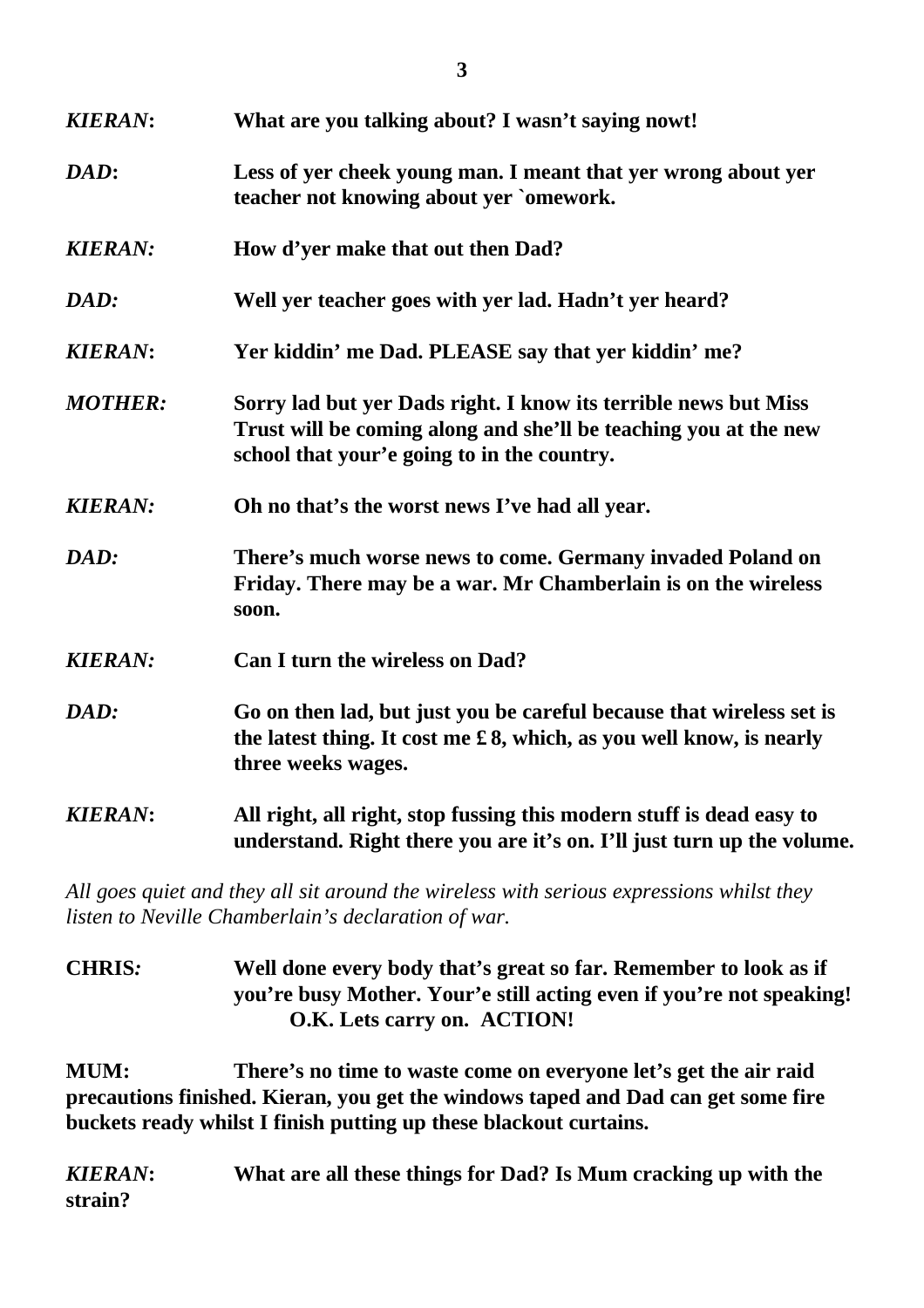**DAD: No lad its just preparations in case the Germans send over their bombers. If there's a bomb blast the tape will stop flying glass and in case of incendiary bombs the sand in the buckets will put out the fires. The aeroplanes will likely come over at night so we mustn't show even the smallest chink of light or they'll know that we're here and drop something nasty on top of us. And just be careful to remember that if you go out at night, turn all the lights out first.**

*KIERAN***: That's an awful lot to remember Dad!**

**DAD: You're telling me. My mum was up all last night with me practising these lines. If I'm in another class assembly I shall ask for a smaller part!**

*KIERAN***: Well it looks like I'll be evacuated after all so I'll go and pack my bags. Lets see what on this list I got from school?** *(Takes out a grubby piece of paper from his pocket and wipes something revolting off it, down the front of his jumper. He reads the list out aloud. Everyone else looks aghast at the yucky behaviour)* **Well there's something seriously wrong here!**

# **MUM: What ever is the matter son?**

*KIERAN***: They've forgotten to mention my teddy bear. If they think that I'm leaving him behind, they've got another thing coming!!***(In a soppy voice)* **Come on Ted I wouldn't leave you behind to face that nasty Mr. Hitler!**

- **DAD: I suppose I'd better be packing my bags too. I expect I'll be getting my call up papers any day now.**
- **MOTHER: Good idea. I'll come and help you.**

*An air raid siren is heard and Mother hurries the children away off stage.*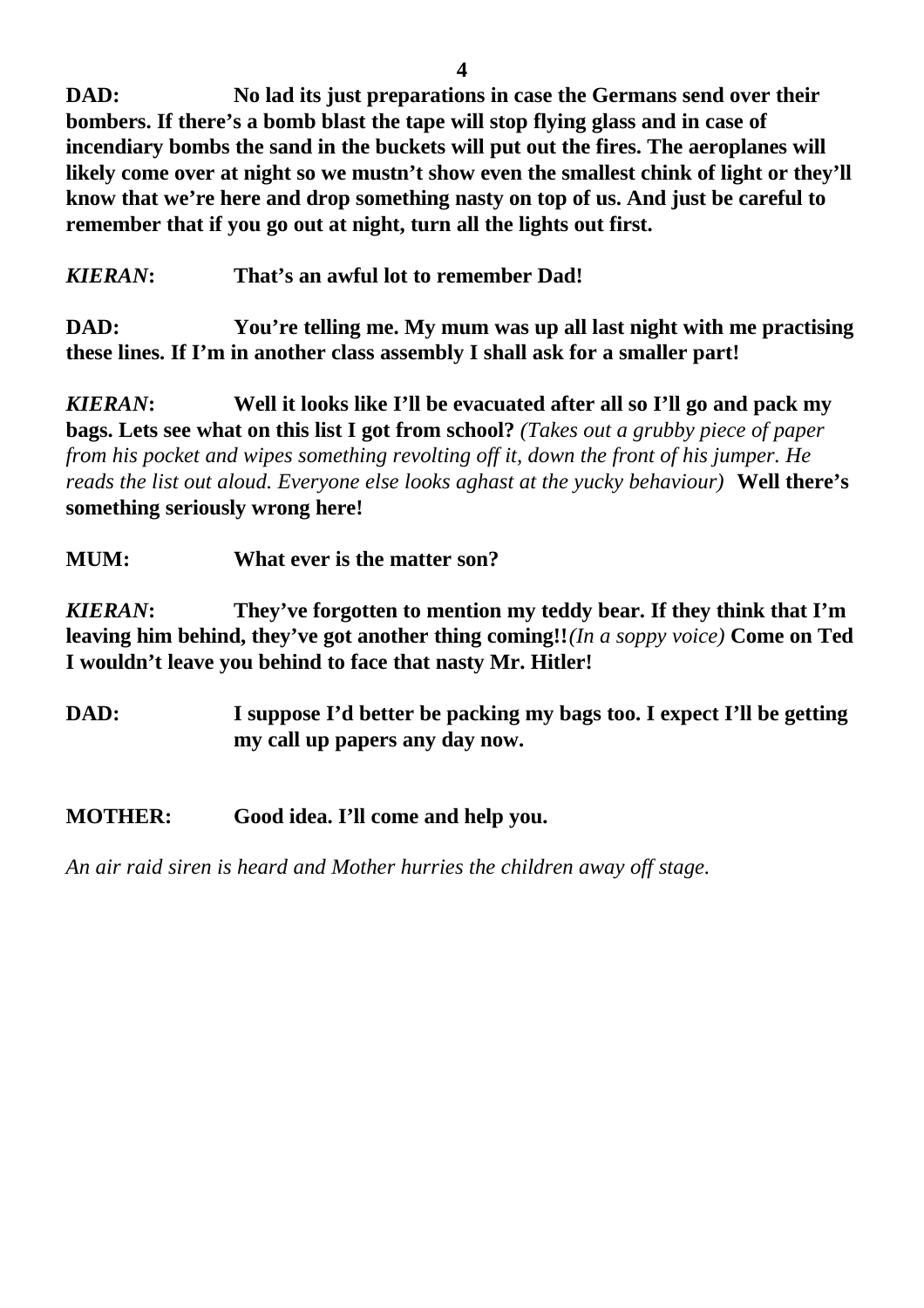### **SCENE THREE.**

*Set in the railway station, the children are nearly all on stage and their teacher is fussing around and keeping them in order. Ashton and Kelly O. are teasing Kieran about his Teddy. They are throwing it to each other and Kieran is running to and fro' trying to retrieve it.*

*TEACHER:* **Now, now children, do quieten down! Goodness, I can't hear myself think. Children!** *(louder*)*.* **Children!** *(louder)* **CHILDREN!** *(Huge yell)*

*There is a sudden silence.*

**That is better. Now, please continue to be quiet whilst I call the register.**

#### **Nicole?**

| <b>NICOLE:</b>  | <b>Yes Miss.</b>                                       |
|-----------------|--------------------------------------------------------|
| <b>TEACHER:</b> | Sammy?                                                 |
| <b>SAMMY:</b>   | Yes Miss.                                              |
| <b>TEACHER:</b> | Sophie?                                                |
| <b>SOPHIE:</b>  | Yes Miss.                                              |
| <b>TEACHER:</b> | Georgia?                                               |
| <b>GEORGIA:</b> | <b>Yes Miss.</b>                                       |
| <b>TEACHER:</b> | <b>Abi?</b> ----- Kelly?                               |
| <b>ASHTON:</b>  | Please Miss, they haven't arrived yet Miss.            |
| <b>TEACHER:</b> | Thank you Dear, --- George?                            |
| <b>GEORGE:</b>  | Yes Miss,                                              |
| <b>TEACHER:</b> | <b>Ashton?</b> Makes a face surreptitiously at Kieran. |
| <b>ASHTON:</b>  | <b>Yes Miss,</b> <i>in a sickly voice</i>              |
| <b>TEACHER:</b> | Kelly?<br>Sucking her thumb to tease Kieran.           |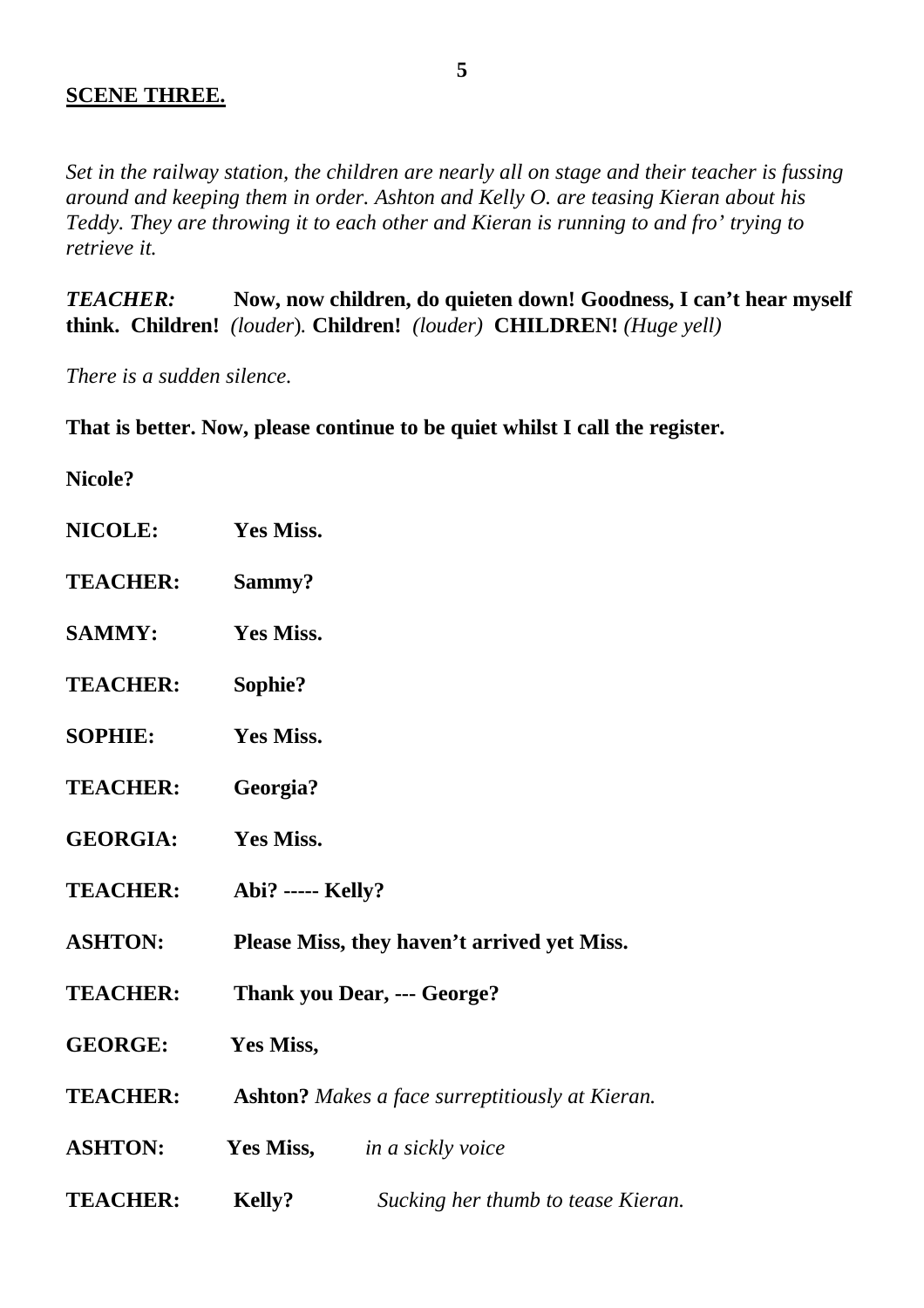| <b>KELLY:</b><br>Yes Miss, |  | Nearly caught out by the teacher, she gives him a look. |
|----------------------------|--|---------------------------------------------------------|
|----------------------------|--|---------------------------------------------------------|

**TEACHER: Kieran? Kieran? KIERAN! Where is that boy?**

**GEORGE: Please Miss, he's over there, I think he's crying.**

**TEACHER: Oh no, don't say he's homesick already. We haven't even left the station yet! Kieran, Kieran? What ever is the matter? Come along, come along we can't have you snivelling already. What will people think? Surely you aren't missing Mum and Dad already you only said goodbye two minutes ago.**

**KIERAN: Oh no Miss it's those two** *points at Ashton and Kelly O. who are laughing at him.* **They keep teasing me about my Teddy Miss.**

**TEACHER: Well put him away just now Dear or you'll lose him then you will be sorry. Where can those other children have got to? They'll miss the train if they don't arrive soon.**

*Lizzie and Abi arrive with Kelly (MUM). Mum is fussing.*

**KELLY: Here we are at last, now Lizzie, have you got your ticket? Did you pack your toothbrush? You will write Darling won't you? Abi come back here you've got a smudge on your face. That's better. Give Mummy a big hug. I will miss you both. Do look after each other and don't forget to write will you?**

| <b>LIZZIE:</b> | MU_UM. Please stop fussing; we'll be fine. Honestly! |
|----------------|------------------------------------------------------|
| <b>KELLY:</b>  | Did I remind you to write?                           |
| ABI:           | You did!                                             |

*In the background Ashton and Kelly O. are hiding Jimmy's teddy.*

**KELLY: Ah Miss Trust, there you are, I wonder if you would be so kind as to tell the billeting officer that my girls must have an apple everyday without fail, an apple a day keeps the doctor away and I want my girls to stay healthy even when I'm not there to keep a careful eye on them.**

**TEACHER: I will try Mrs Fluster but it won't be easy. Everyone will be very busy and anyway apples don't grow on trees you know! At last everyone is here and just in time too. Come along children lets get you all aboard. Don't forget your gas masks. Sit down; sit still Ashton. Stop picking your nose George. No Kelly don't pull that cord. There goes the whistle.**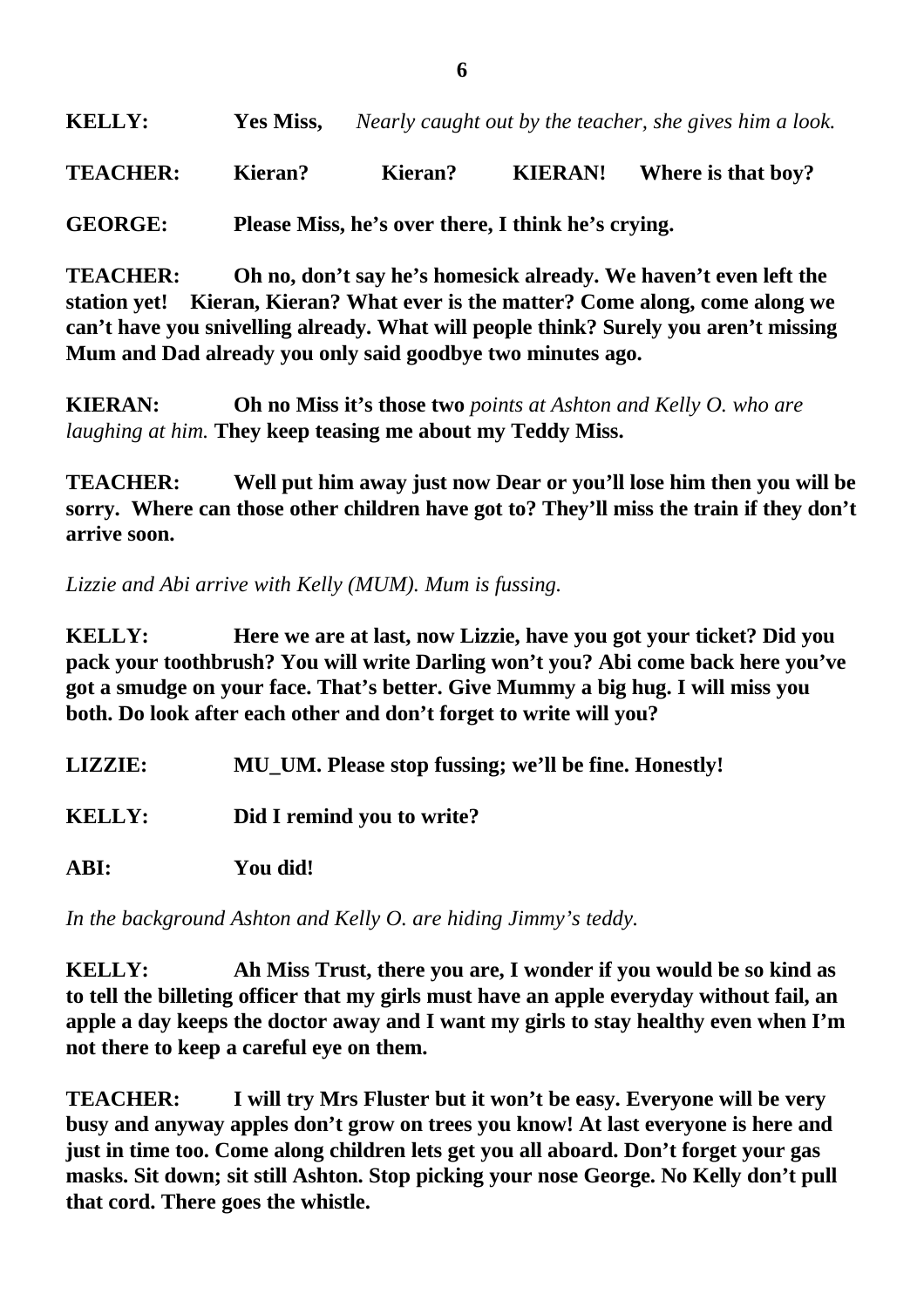# **KELLY: Don't forget to write girls.**

*The train starts and the children lurch back and then forwards. They then jiggle up and down as if on a train.* **KIERAN:** *lets out a wail.* **Where's my teddy. I want my teddy!**

*He leaps up and pulls the communication cord, all the people on the train lurch forward as it breaks suddenly. Kieran leaps out of the train and run to look for his teddy.*

**TEACHER: Kieran Hebden get back on this train. You naughty boy!** *All is fairly quiet for a while and the train carries on its way.* **KIERAN: Please Miss.** *He is ignored.* **Miss? TEACHER: Well? KIERAN: Miss I need the lavvy.**

**TEACHER: You were told to go before we set off Kieran and anyway you'll have to wait because there isn't one in this carriage.**

*Kieran wriggles around and eventually is crossing his legs obviously feeling very uncomfortable. The train lurches to a halt.*

**TEACHER***:* **Thank goodness we're here at last. KIERAN: I'll second that.**

*All the children get out of the train. Some of them look to be desperate for the loo. The billeting officer meets them off the train.*

| <b>BILLETING OFFICER:</b><br>place to stay.            | Welcome to Little Drinkwater. You'll find it a lovely |
|--------------------------------------------------------|-------------------------------------------------------|
| <b>KIERAN:</b>                                         | Please Miss can I go to the lavy?                     |
| <b>TEACHER:</b>                                        | <b>Not now Kieran!</b>                                |
| <b>BILLETING OFFICER:</b><br>out for the village hall? | Now would anyone like a drink of water before we set  |

*All shake heads.*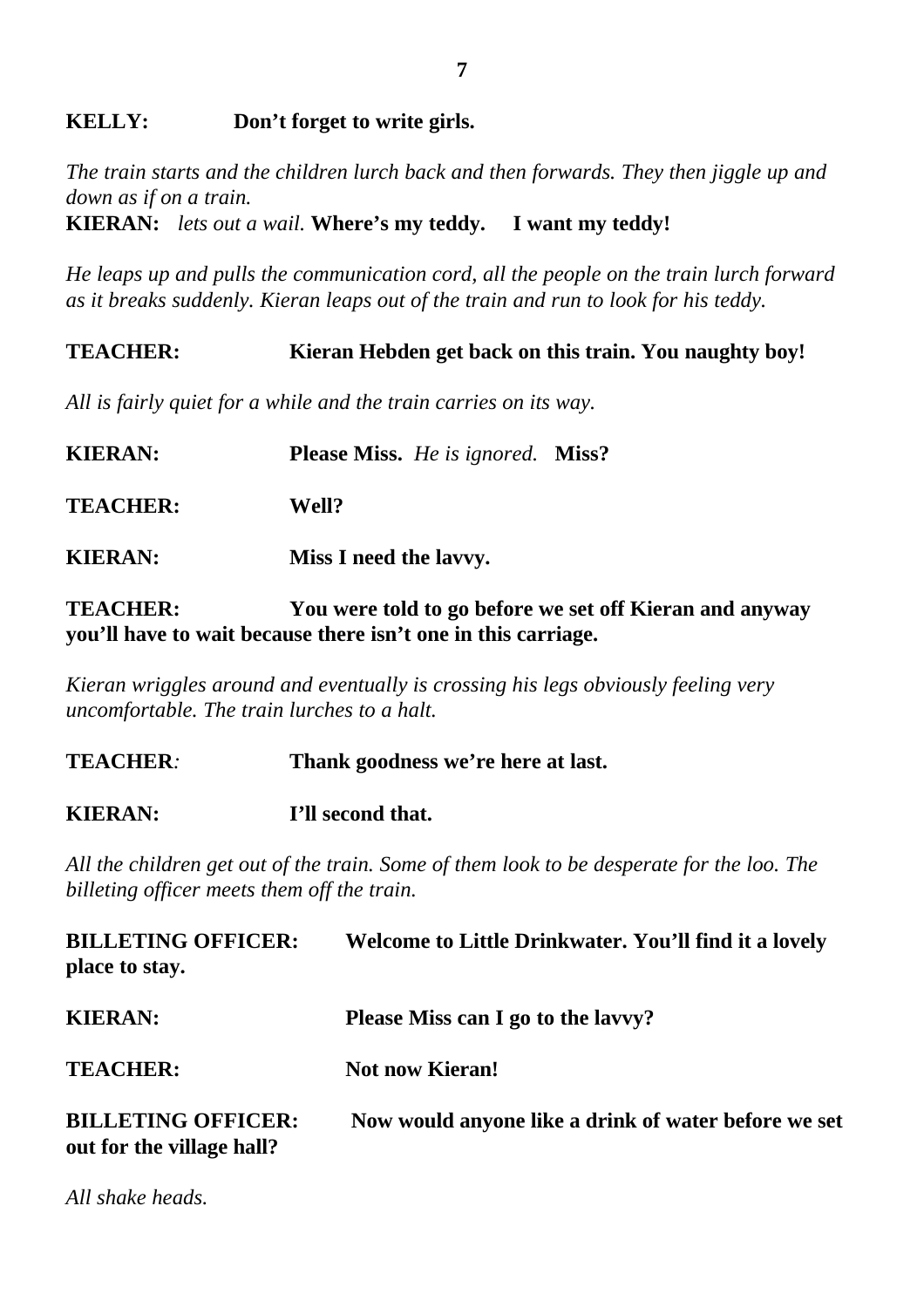| <b>KIERAN:</b>            | I wish he would stop talking about water.                                                |  |
|---------------------------|------------------------------------------------------------------------------------------|--|
| <b>BILLETING OFFICER:</b> | <b>WHAT-A</b> (sounds like water) sweet little boy! Oh No!                               |  |
|                           | Everyone turns to look at <b>Kieran</b> as he has obviously had an unfortunate accident. |  |

| <b>KIERAN:</b>         | I did say you should stop talking about water!       |
|------------------------|------------------------------------------------------|
| <b>TEACHER:</b>        | Never mind Dear. Lets be off before we have any more |
| accidents. Come along. | All leave the stage in twos singing Run Rabbit.      |

### **SCENE 4**

### *Lots of children milling about.*

**CHRIS: Clear the stage then, clear the stage. I can't start with you all getting under my feet. Remember this is an assembly. You're not here to enjoy yourselves. Now please get into position for scene four. Amanda, I don't believe you're supposed to be on stage now, please wait down there. AAAND ACTION!** 

**BILLETING OFFICER: Right, line up children. The hosts will now select you. Please try to look appealing.**

**MRS BERRY-SMYTHE: Good afternoon Tom. I have come to collect my wards. Now do make sure that you give me well-behaved, good-looking children without glasses. Oh and I do despise pungent children so do make sure they don't smell.**

**GEORGE: Bad luck Jimmy. Nobody'll pick you smelling like that.**

**SOPHIE: Yeah Jimmy. You stink!**

**GEORGIA: Yeah, Pooooooh. (Sammy and Nicole join in)** 

**BILLETING OFFICER: Come along Kids, this could take some time.**

*Mrs Berry-Smythe looks at children and finds fault with each one. Say "no" or "definitely" not and point at some of the children.*

**LEE (THE SPIV):** *Sidles over to other soldiers, winks and beckons them to follow. Opens one side of his rain coat and says***… 'Ere lads. I managed to lay me 'ands on some fine pieces this morning, straight off the back of a lorry mind.** *Winks and nudges on of the soldiers.* **Cop a eye full o' these beauties.**